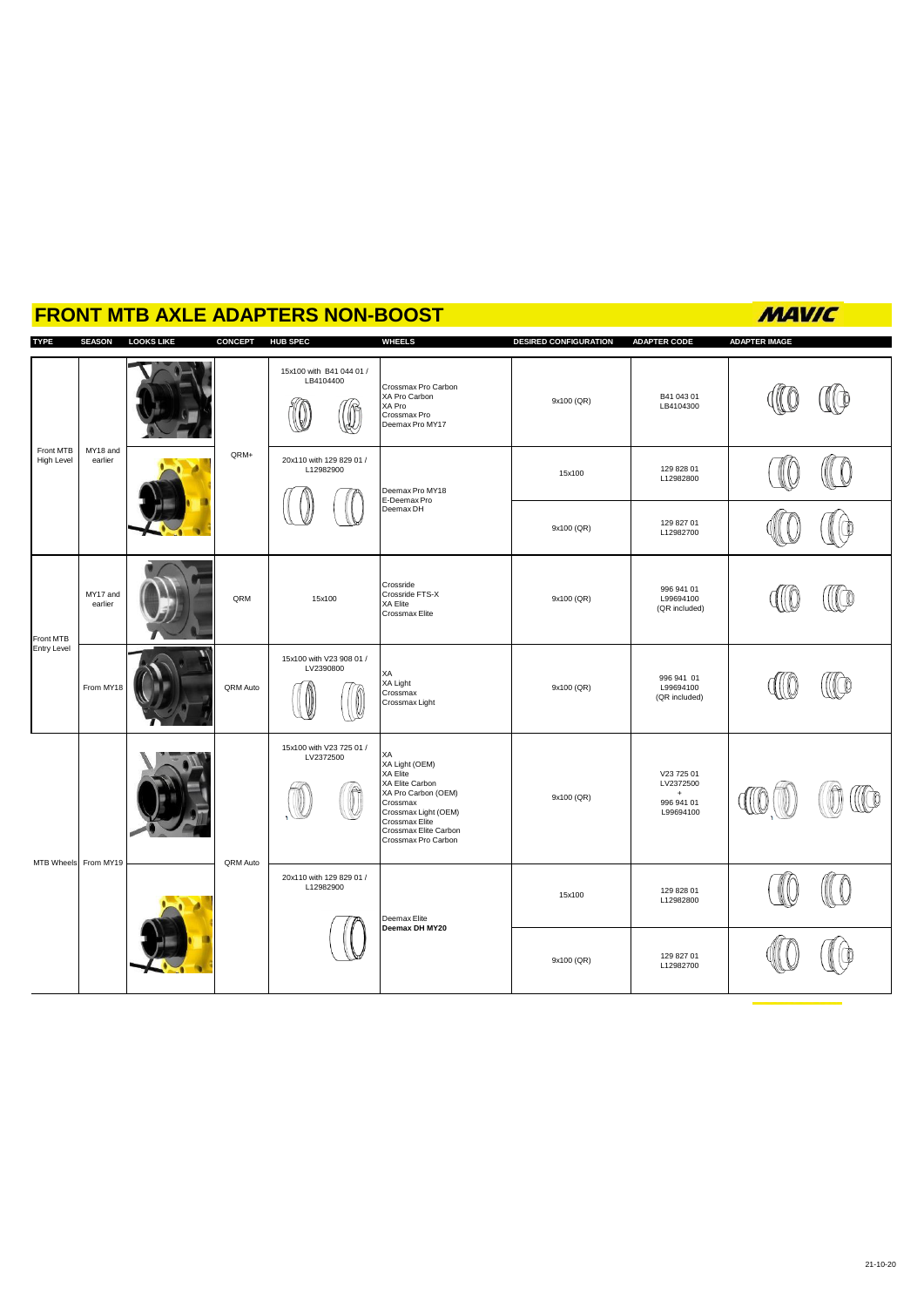# **FRONT MTB AXLE ADAPTERS BOOST**

# **MAVIC**

| <b>TYPE</b>                            | <b>SEASON</b>                 | <b>LOOKS LIKE</b> | CONCEPT HUB SPEC |                                           | <b>WHEELS</b>                                                                                                                                                                                                                                                                                                                                                                                                                      | <b>DESIRED CONFIGURATION</b> | <b>ADAPTER CODE</b>                   | <b>ADAPTER IMAGE</b> |            |
|----------------------------------------|-------------------------------|-------------------|------------------|-------------------------------------------|------------------------------------------------------------------------------------------------------------------------------------------------------------------------------------------------------------------------------------------------------------------------------------------------------------------------------------------------------------------------------------------------------------------------------------|------------------------------|---------------------------------------|----------------------|------------|
| Front MTB<br><b>High Level</b>         | MY18 and<br>earlier           |                   | QRM+             | 15x110 with B41 044 01 /<br>LB4104400     | Crossmax Pro Carbon Boost<br>XA Pro Carbon Boost<br>XA Pro Boost<br>Crossmax Pro Boost<br>Deemax Pro Boost<br>E-Deemax Pro Boost<br>Deemax Pro Sam Hill Boost                                                                                                                                                                                                                                                                      | Torque Caps                  | V26 502 01<br>LV2650200               |                      |            |
|                                        |                               |                   |                  |                                           |                                                                                                                                                                                                                                                                                                                                                                                                                                    | 9x110 (QR)                   | B4104301<br>LB4104300                 |                      |            |
| <b>Front MTB</b><br><b>Entry Level</b> | MY17 and<br>earlier           |                   | QRM              | 15x110 with V23 713 01 /<br>LV2371300     | <b>XA Elite Boost</b><br><b>Crossmax Elite Boost</b><br><b>Crossride Boost</b>                                                                                                                                                                                                                                                                                                                                                     | <b>Torque Caps</b>           | V26 501 01<br>LV2650100               |                      |            |
|                                        | From MY18                     |                   | QRM Auto         | 15x110 with V23 908 01 /<br>LV2390800     | <b>XA Boost</b><br><b>XA Light Boost</b><br><b>Crossmax Boost</b><br><b>Crossmax Light Boost</b><br>XA Elite 27+<br>E-XA Elite 27+<br><b>E-XA Elite</b>                                                                                                                                                                                                                                                                            | <b>Torque Caps</b>           | V26 503 01<br>LV2650300               |                      | $\sqrt{0}$ |
|                                        |                               |                   |                  |                                           |                                                                                                                                                                                                                                                                                                                                                                                                                                    | 9x110 (QR)                   | Plug on top:<br>99694101<br>L99694100 |                      |            |
| Front MTB<br>Wheels                    | From MY19                     |                   | QRM Auto         | 15x110 with V23 725 01 /<br>LV2372500     | XA Boost<br>XA35 Boost<br>XA Light Boost (OEM)<br>XA Elite Boost<br>XA Elite Carbon Boost<br>XA Pro Carbon Boost (OEM)<br>XA35 Pro Carbon Boost<br>Crossmax Boost<br>Crossmax Light Bst (OEM)<br>Crossmax Elite Boost<br>Crossmax Elite Carbon Bst<br>Crossmax Pro Carbon Boost<br>Deemax Elite Boost<br>E-Crossmax Elite Boost<br>E-XA30 Elite Boost<br>E-XA35 Elite Boost<br>E-XA35 Boost<br>Deemax DH MY20 Boost<br>Deemax MY21 | Torque Caps                  | V23 744 01<br>LV2374400               |                      |            |
|                                        |                               |                   |                  |                                           |                                                                                                                                                                                                                                                                                                                                                                                                                                    | 9x110 (QR)                   | Plug on top:<br>99694101<br>L99694100 |                      |            |
|                                        |                               |                   |                  | 20x110 Boost with V26 804 01<br>LV2680400 |                                                                                                                                                                                                                                                                                                                                                                                                                                    | 15x110                       | 129 828 01<br>L12982800               |                      |            |
|                                        |                               |                   |                  |                                           |                                                                                                                                                                                                                                                                                                                                                                                                                                    | Torque Caps<br>20x31mm       | V26 504 01<br>LV2650400               |                      |            |
|                                        | From MY21                     |                   | QRM Auto         | 15x110 with V23 725 01 /<br>LV2372500     | Crossmax SL Ultimate MY21<br>Crossmax SLR MY21<br>Crossmax SLS MY21                                                                                                                                                                                                                                                                                                                                                                | Torque Caps                  | V23 744 01<br>LV2374400               |                      |            |
|                                        |                               |                   |                  |                                           | Crossmax SL MY21<br>Crossmax XLR MY21<br>Crossmax XLS MY21<br>Crossmax XL MY21                                                                                                                                                                                                                                                                                                                                                     | 9x110 (QR)                   | Plug on top:<br>99694101<br>L99694100 |                      |            |
|                                        | From MY21<br>E-BIKE<br>Wheels | I.A               | QRM Auto         | 15x110 with V23 725 01 /<br>LV2372500     | E-Deemax S30 MY21<br>E-Deemax S35 MY21                                                                                                                                                                                                                                                                                                                                                                                             | Torque Caps                  | V23 744 01<br>LV2374400               | l n                  | 10         |
|                                        |                               |                   |                  |                                           |                                                                                                                                                                                                                                                                                                                                                                                                                                    | 9x110 (QR)                   | Plug on top:<br>99694101<br>L99694100 |                      |            |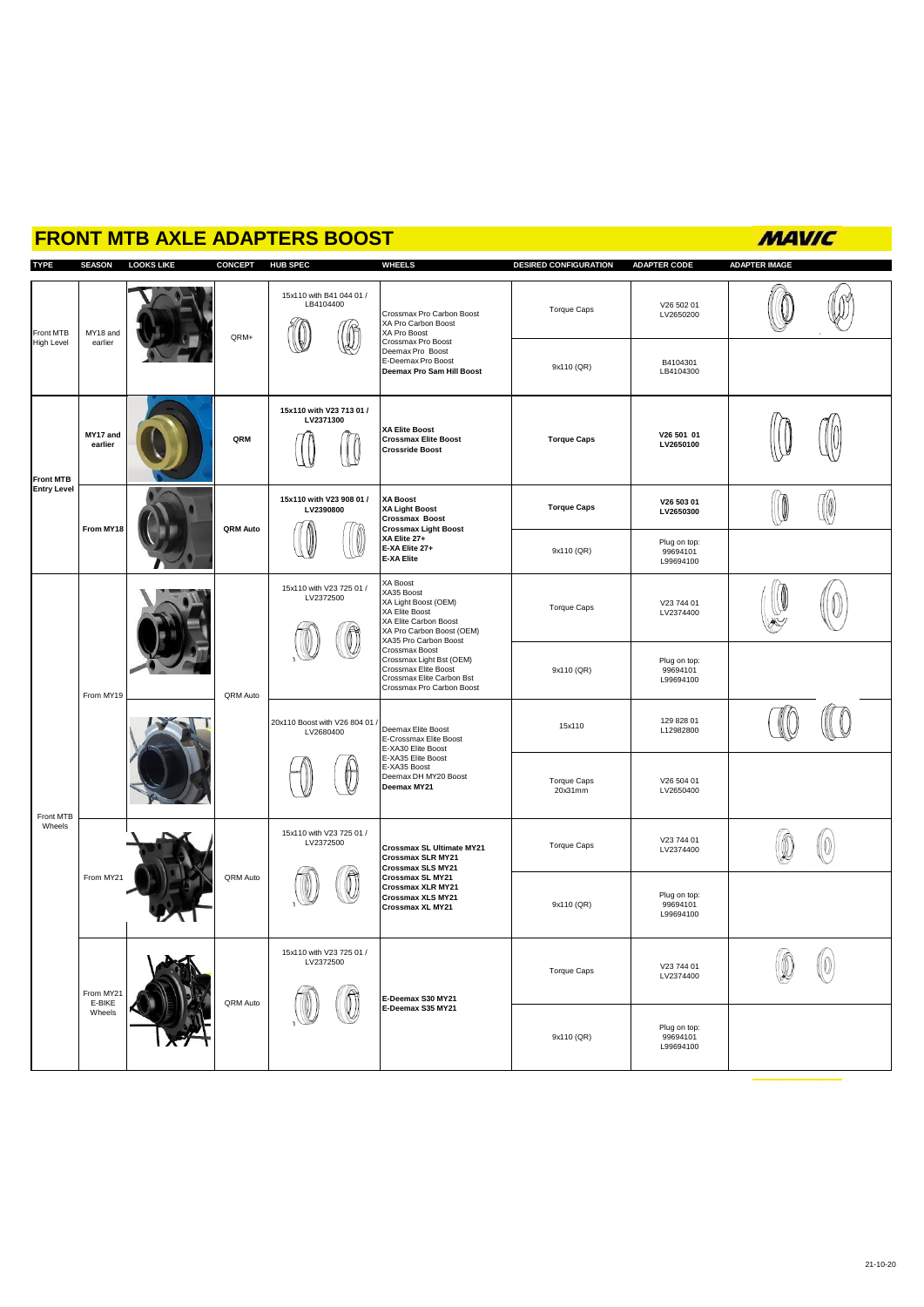| <u>REAR MTB AXLE ADAPTERS NON-BOOST</u> |                     |                   |                        |                                       |                                                                                                                                                                                                                                                                                                                                 |                              | MAVIC                                                                  |                                        |
|-----------------------------------------|---------------------|-------------------|------------------------|---------------------------------------|---------------------------------------------------------------------------------------------------------------------------------------------------------------------------------------------------------------------------------------------------------------------------------------------------------------------------------|------------------------------|------------------------------------------------------------------------|----------------------------------------|
| <b>TYPE</b>                             | <b>SEASON</b>       | <b>LOOKS LIKE</b> | <b>CONCEPT</b>         | <b>HUB SPEC</b>                       | <b>WHEELS</b>                                                                                                                                                                                                                                                                                                                   | <b>DESIRED CONFIGURATION</b> | <b>ADAPTER CODE</b>                                                    | <b>ADAPTER IMAGE</b>                   |
| Rear MTB<br>High-End                    | MY18 and<br>earlier |                   | QRM+                   | 12x142 with 308 593 01 /<br>L30859300 | XA Pro Carbon MY18<br>XA Pro<br>Crossmax Pro Carbon MY18<br>Crossmax Pro<br>Deemax Pro                                                                                                                                                                                                                                          | 12x135                       | 308 722 01<br>L30872200                                                |                                        |
|                                         |                     |                   |                        |                                       |                                                                                                                                                                                                                                                                                                                                 | 9x135 (QR)                   | 308 722 01<br>L30872200<br>$+$<br>308 731 01<br>L30873100              |                                        |
|                                         |                     |                   |                        | 12x150 with 308 722 01 /<br>L30872200 | Deemax DH MY17                                                                                                                                                                                                                                                                                                                  | 12x157                       | 308 593 01<br>L30859300                                                |                                        |
| Rear MTB E-<br>Wheels and<br>DH         | From MY18           |                   | QRM Auto               | 12x157 with V25 107 01 /<br>LV2510700 | Deemax DH MY18                                                                                                                                                                                                                                                                                                                  | 12x150                       | V25 109 01<br>LV2510900                                                | Remove left<br>V25 107 01<br>LV2510700 |
|                                         |                     |                   |                        | 12x142 with V25 107 01 /<br>LV2510700 | E-Deemax Pro MY18                                                                                                                                                                                                                                                                                                               | 12x135                       | V25 109 01<br>LV2510900                                                | Remove left<br>V25 107 01<br>LV2510700 |
|                                         |                     |                   |                        |                                       |                                                                                                                                                                                                                                                                                                                                 | 9x135 (QR)                   | V25 108 01<br>LV2510800                                                |                                        |
| Rear MTB<br><b>Entry Level</b>          | MY18 and<br>earlier |                   | QRM                    | 12x142 with 329 650 01 /<br>L32965000 | ХA<br>XA Light<br>Crossmax                                                                                                                                                                                                                                                                                                      | 12x135                       | No adapter just remove<br>329 650 01<br>L32965000                      |                                        |
|                                         |                     |                   |                        |                                       | Crossmax Light<br>XA Elite<br>Crossmax Elite                                                                                                                                                                                                                                                                                    | 9x135 (QR)                   | Remove 329 650 01/<br>L32965000 and then plug<br>308 731 01/ L30873100 |                                        |
| Rear MTB<br>Wheels                      | From MY19           |                   | QRM Auto<br>(on ID360) | 12x142 with V25 107 01 /<br>LV2510700 | XA MY19<br>XA Light (OEM) MY19<br>XA Elite MY19<br>XA Pro MY19<br>XA Elite Carbon<br>XA Pro Carbon MY19 (OEM)<br>Crossmax<br>Crossmax Light MY19 (OEM)<br>Crossmax EliteMY19<br>Crossmax Pro Carbon MY19<br>Crossmax Elite Carbon<br>Crossmax Pro Carbon MY19<br>Deemax Pro MY19<br>Deemax Elite<br>Deemax DH MY20 (12x142 hub) | 12x135                       | V25 109 01<br>LV2510900                                                | Remove left<br>V25 107 01<br>LV2510700 |
|                                         |                     |                   |                        |                                       |                                                                                                                                                                                                                                                                                                                                 | 9x135 (QR)                   | V25 108 01<br>LV2510800                                                |                                        |

### **REAR MTB AXLE ADAPTERS NON-BOOST**